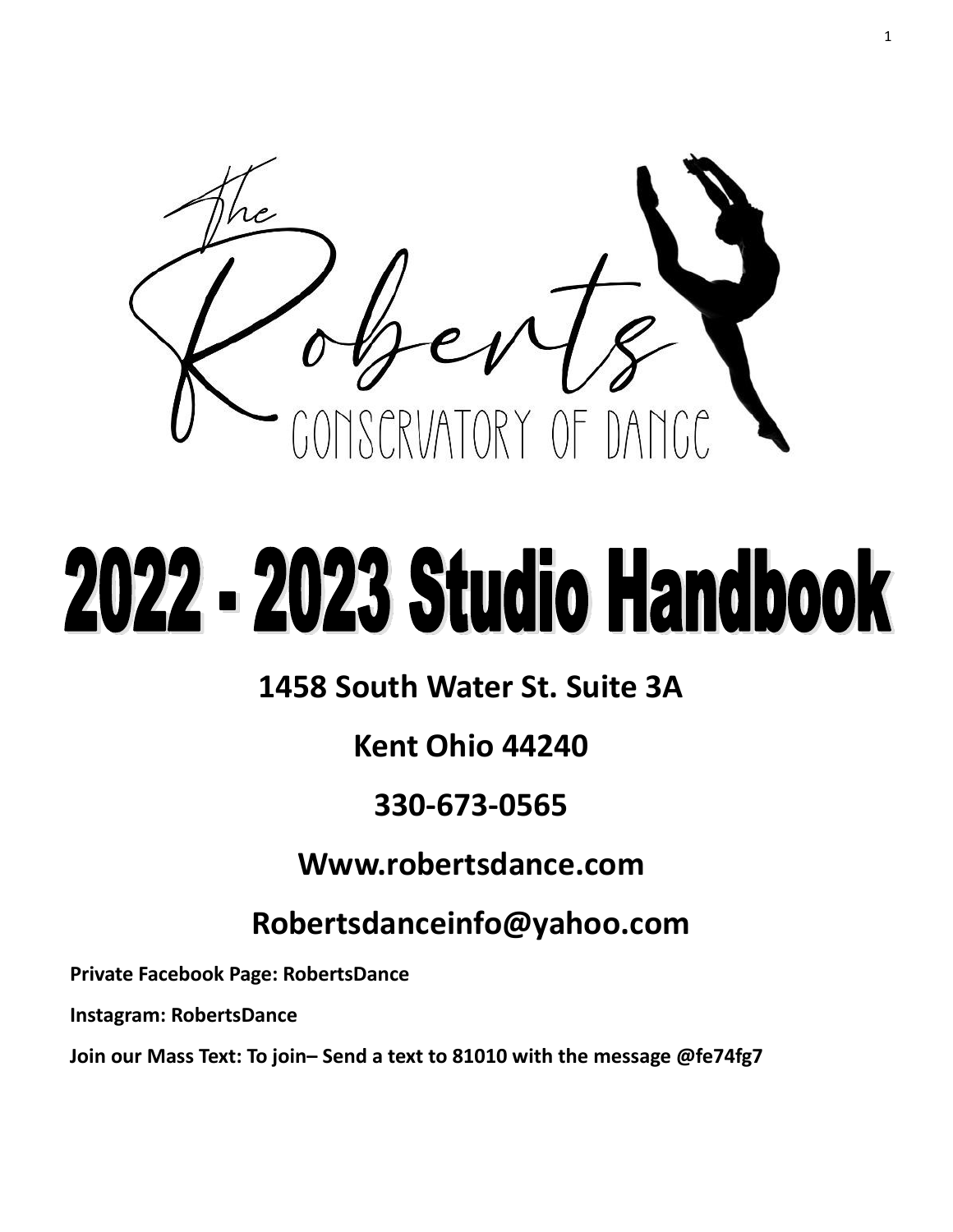

## **TABLE OF CONTENTS**

| $\lambda$ $\lambda$ $\lambda$ |  |
|-------------------------------|--|
|                               |  |
|                               |  |
|                               |  |
|                               |  |
|                               |  |
|                               |  |
|                               |  |

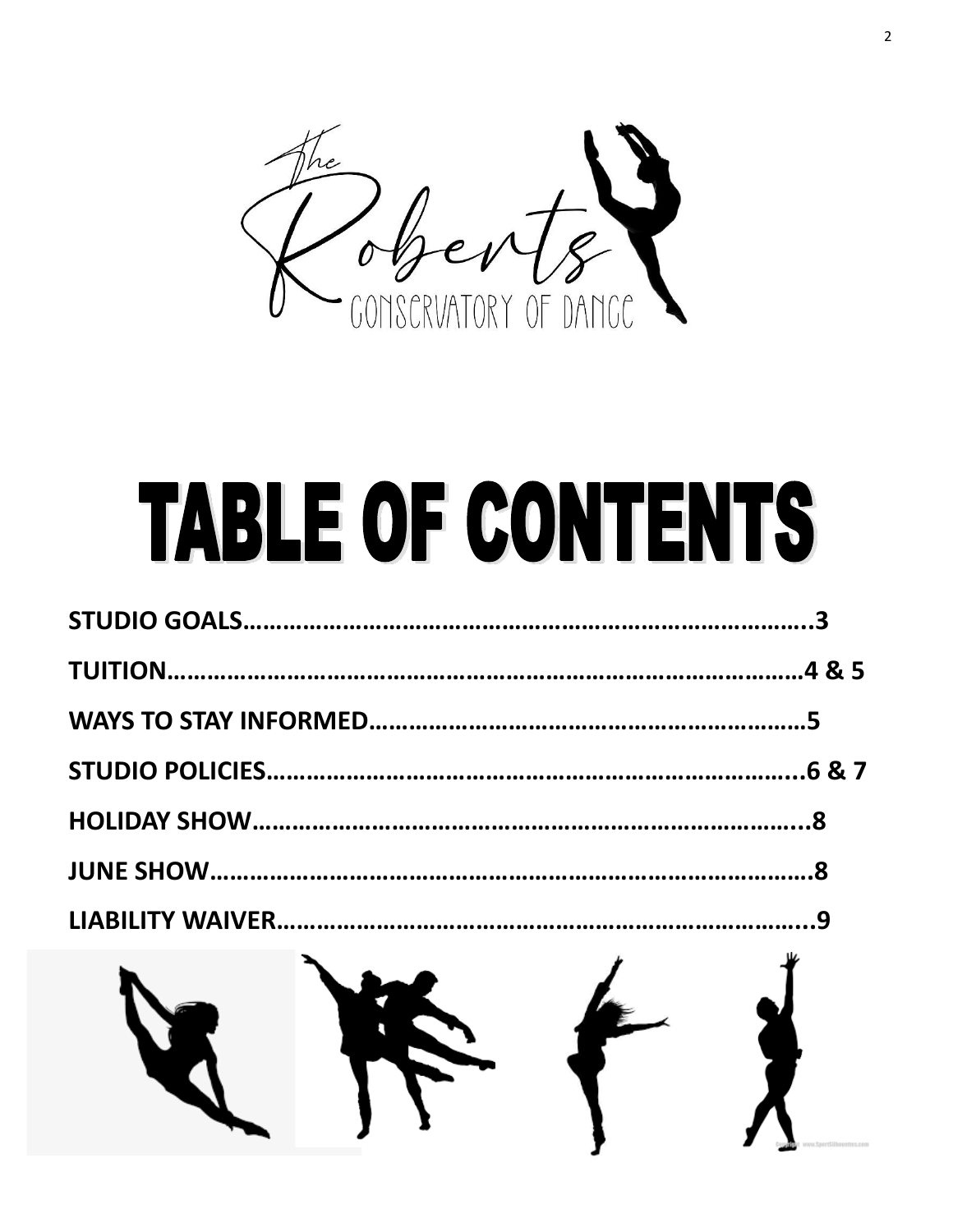

## STUDIO GOALS

- **1. To develop confidence and a high level of self—esteem in every student.**
- **2. 2. To encourage all students to achieve their personal goals.**
- **3. 3. To provide a family friendly environment, and for all of our classes to be a fun and positive experience.**



**We do our best to organize our program so that the needs of each student are of the utmost importance. Parents are always encouraged to watch all of our classes through our large observation windows into each of our studios. We provide each student every opportunity to achieve individual success and to reach their goals.**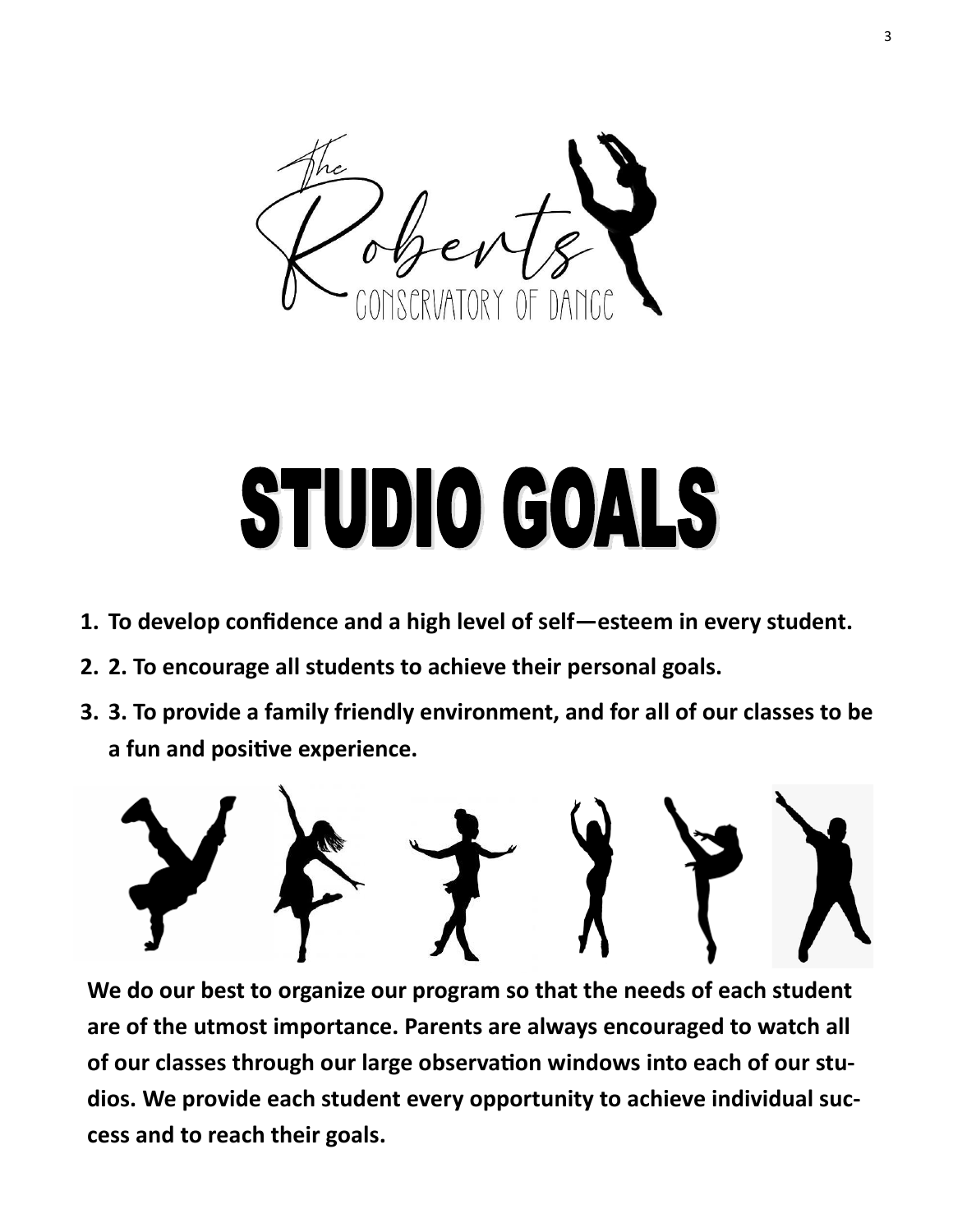### TUITION

#### **The Roberts Conservatory of Dance 2022-2023 FALL / SPRING CLASS FEES**

| 30 Minute Class                                   | \$47.00 per month                                                                                                    |  |
|---------------------------------------------------|----------------------------------------------------------------------------------------------------------------------|--|
| 45 Minute Class                                   | \$57.00 per month                                                                                                    |  |
| Private Class (15 minute time slot per week)      | \$60.00 per month                                                                                                    |  |
| Private Class (30 minute time slot per week)      | \$120.00 per month                                                                                                   |  |
| Semi Private Class (15 minute time slot per week) | \$35.00 per month                                                                                                    |  |
| <b>Adult Classes</b>                              | 1 Style - \$25.00 per month, 2 Styles - \$45.00 per month, 3<br>styles-\$60.00 per month, 4 styles-\$70.00 per month |  |

#### **DISCOUNTS:**

| <b>First Class</b>                                                                                                                                             | <b>Full Price</b> |
|----------------------------------------------------------------------------------------------------------------------------------------------------------------|-------------------|
| <b>Second Class</b>                                                                                                                                            | \$10.00 Discount  |
| <b>Third Class</b>                                                                                                                                             | \$15.00 Discount  |
| <b>Fourth Class</b>                                                                                                                                            | \$20.00 Discount  |
| <b>Fifth Class</b>                                                                                                                                             | \$25.00 Discount  |
| Individual Cap Discount-Student can take unlimited classes in   \$225.00 per month<br>their age and level (not including Private or Semi private les-<br>sons) |                   |
| Family Cap Discount-Dancers in the same household can take   \$325.00 per month<br>unlimited classes in their age and level. This does include adult           |                   |

#### **\*\*Discounts are for one dancer or if you have multiple dancers in the same household.**

#### **REGISTRATION FEE:**

**There is a \$25.00 non refundable registration fee for all new students that is due within 7 days of registering.** 

#### **FORMS OF PAYMENT:**

**Cash Check (checks made out to Roberts Dance) All Major Credit Cards**

**Each family is required to have a current credit card on file in our office. All fees not paid by the 5th of the month will have their card ran for their tuition amount plus \$5.00 fee for running the card. You can pay prior to the 5th by cash, check, credit card or money order in our office, over the phone or drop off to our locked box outside.**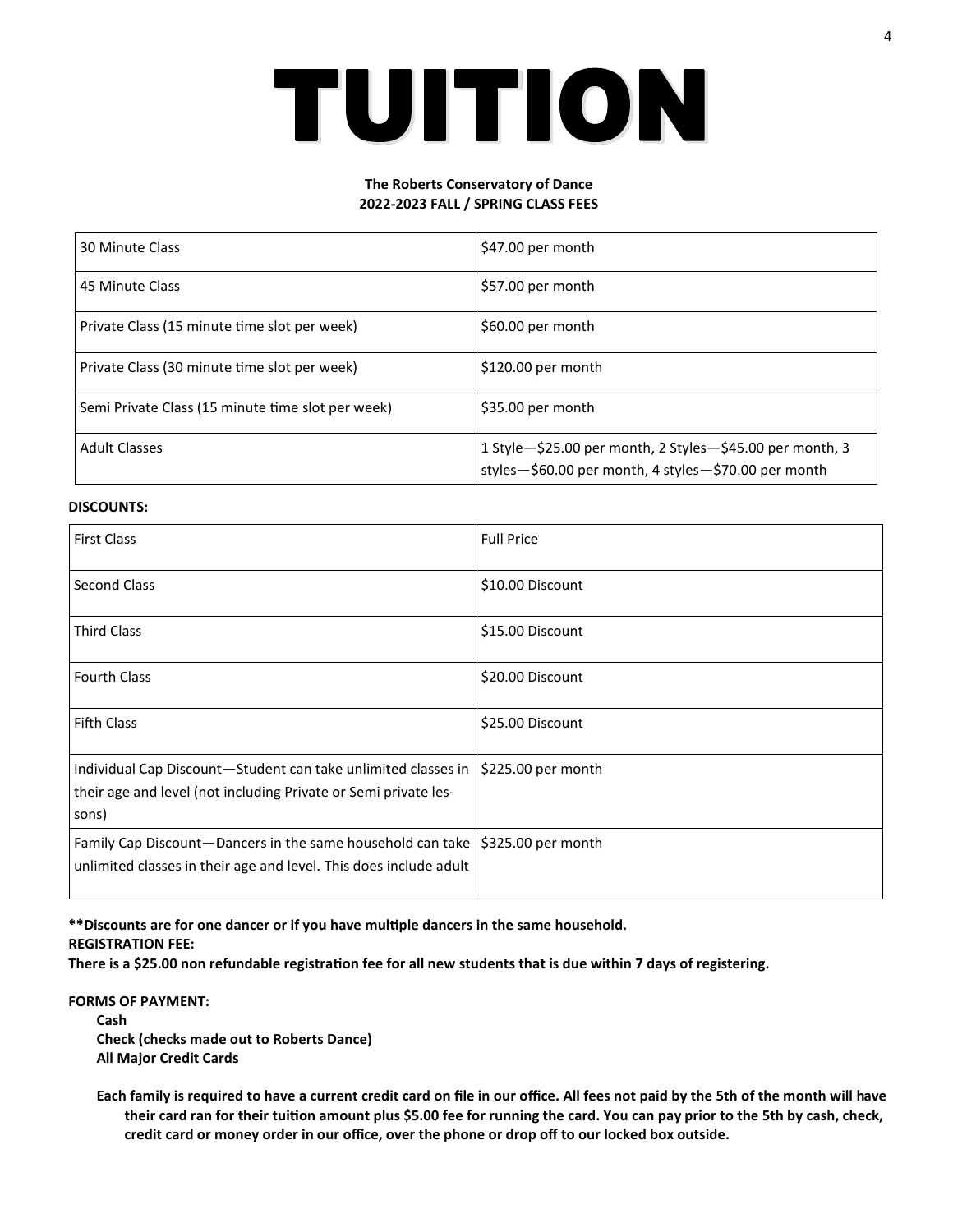**Tuition Continued:**

- **1. Each family is required to have a credit card on file with us. You have the option to pay your class fees via check, cash or card prior to the 5th of the month. On the 6th, if you have not paid, your credit card on file will be run for your tuition amount plus \$5.00 for running the card.**
- **2. If your card is declined, you will have 24 hours to get us payment or new card information or a \$25.00 late fee will be applied to your account.**
- **3. If you decide to withdraw your dancer from our program you need to do so by emailing the studio before the 5th of that month or your card will be charged.**
- **4. You must have a \$0.00 balance on your account before you can purchase tickets to the Holiday show or June show.**
- **5. We are a tuition based program. Each month will be the same monthly fees. Tuition is spread out through 10 months for your convenience.**

### WAYS TO STAY INFORMED

- **1. Keep your email address up to date through your parent portal or by notifying our office. We send out mass emails every month. If you are not receiving our emails, please check to make sure your email address is correct.**
- **2. Facebook—We have a Private face book page that we keep up to date with all info— Roberts Dance**
- **3. Mass Text—Join our mass texting for free! Send a text to 81010 with the message @fe74fg7**
- **4. Information Table and TV in our front waiting room—will have all up to date information and upcoming events posted**
- **5. Website—www.robertsdance.com**
- **6. Monthly newsletters—will be emailed out, posted on social media and sent out via mass text**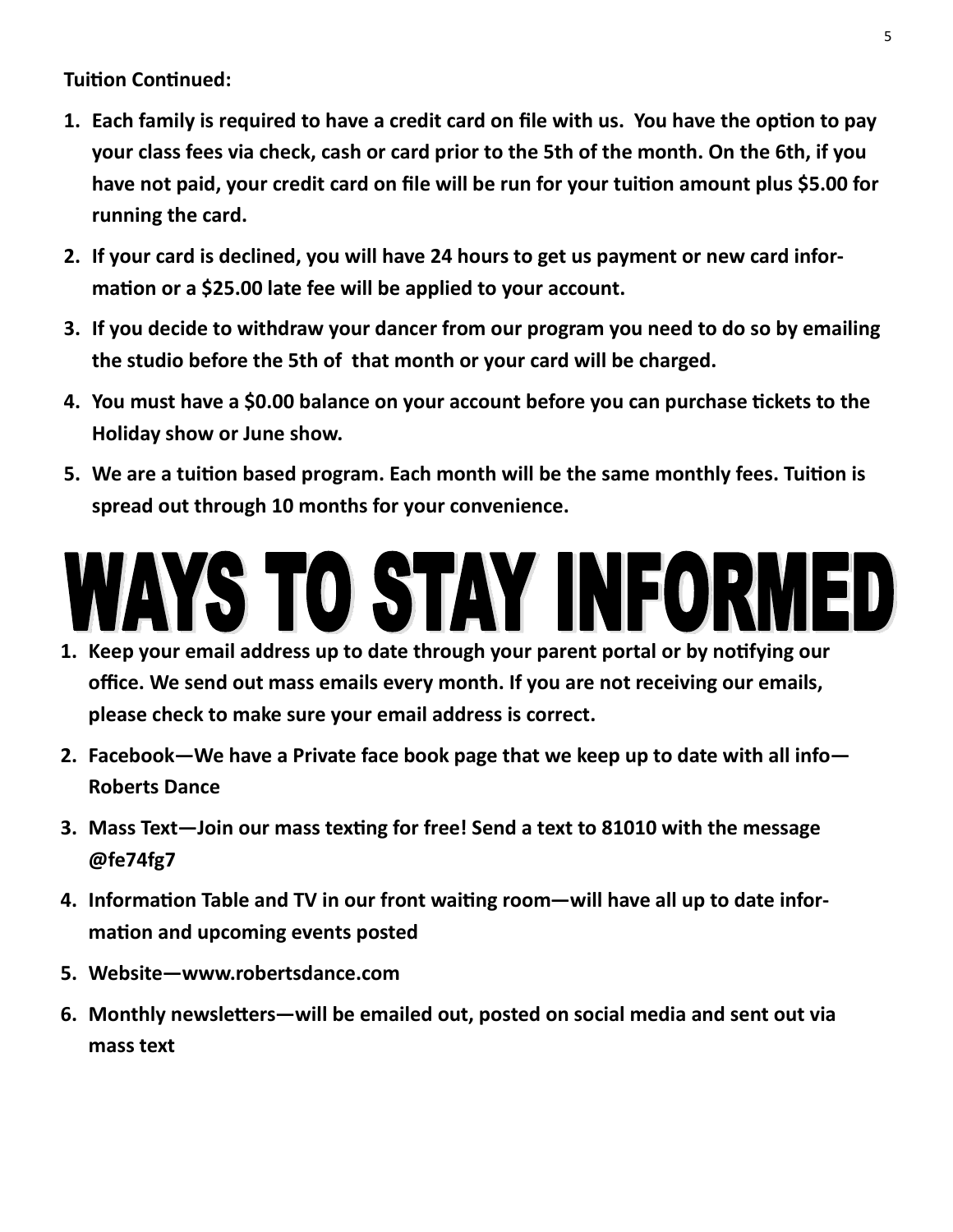# STUDIO POLICIES

- **1. COVID PROTOCOL—This will be updated monthly and will be posted in our monthly newsletter. We will take every action to keep our students, staff and families safe. As things change, so will our policies.**
- **2. SNOW DAYS—If we cancel classes due to weather we will do the following:**
- **Mass email**
- **Mass Text**
- **Post on Facebook**

**3. PERSONAL BELONGINGS—All Dancers need to have all of their belongings in a dance bag that they keep in the studio with them unless their parent is present. All water bottles need to have the dancers name on the bottle. Please label all dance shoes with your dancers name or initials. No food or beverage inside the studio (aside from water bottles) and absolutely no gum in the dance rooms.** 

**4. CELL PHONES / SMART WATCHES—All cell phones must remain in dance bags and silenced. Dancers will not be permitted to check their phones during their class. If a student is consistently checking their smart watch or caught texting with their watch, their teacher will ask them to keep their watch in their dance bag.** 

**5. DRESS CODE—Our studio dress code will be strictly enforced. If a student repeatedly comes to class not in dress code, we will send an email to the parent(s).** 

**6. Account balance must be at \$0.00 for dancer to be able to participate and parents to purchase tickets to both the holiday show and June show.** 

**7. RESPECT FOR TEACHERS AND STUDENTS—We expect all of our students to show respect towards their teachers and fellow students.** 

- **Not talking when the teacher is talking—what is said to one applies to all.**
- **Raising your hand to ask a question**
- **Being on time, dressed appropriately for class and ready to work.**

#### **8. CONCERNS / QUESTIONS**

**If you have any questions or concerns we ask that you please do not ask your child's teacher in between classes or during classes as this holds them up from starting their next class on time.** 

- **You can email the studio—robertsdanceinfo@yahoo.com**
- **Talk to our office staff who will get your message to the appropriate person who will then contact you**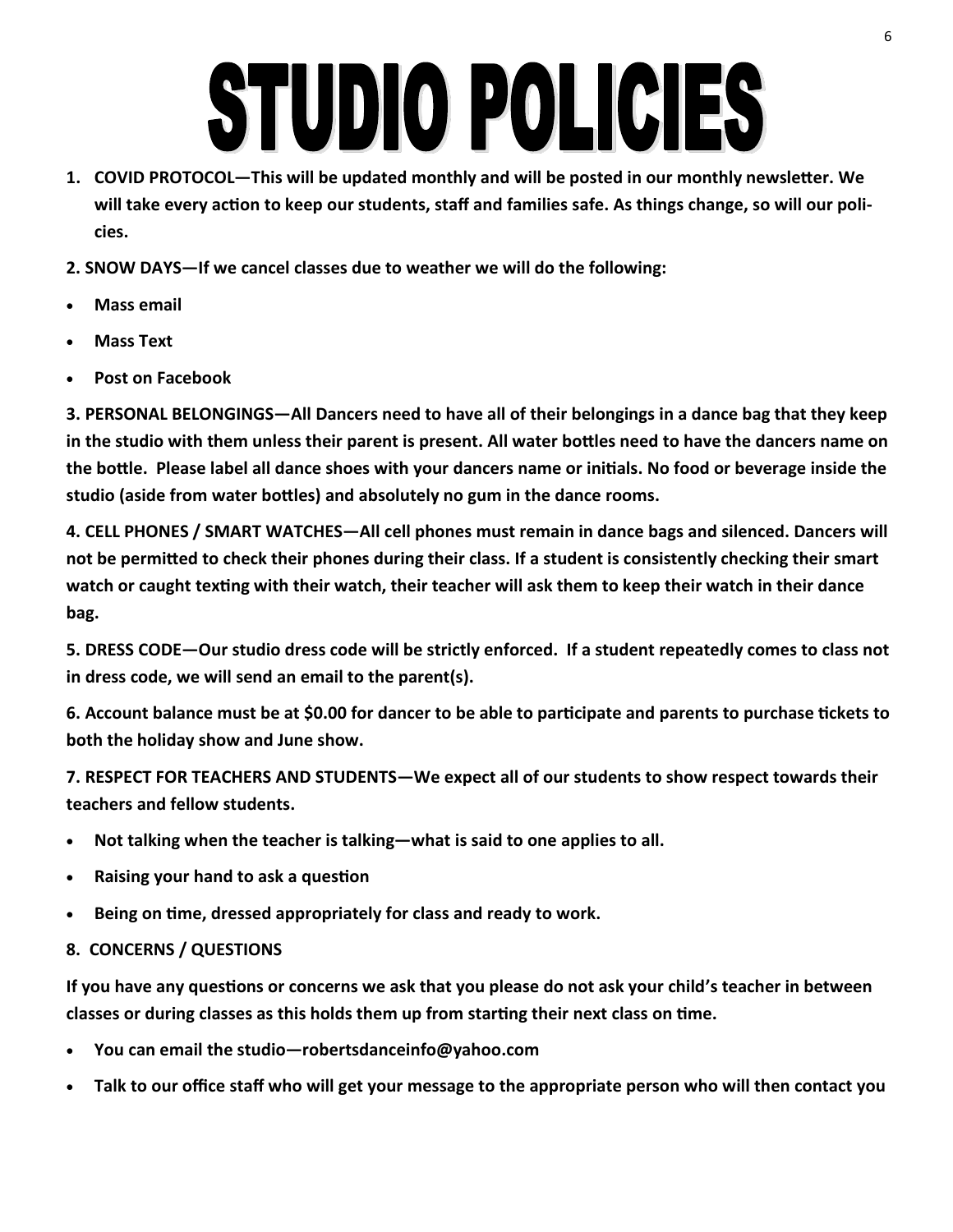**9. OBSERVATION / WAITING ROOMS—We encourage parents throughout the year to make use of our observation windows to observe your child's class. Please keep the waiting area quiet so parents can enjoy watching their child's classes and so it does not disrupt any classes that are in session. No parents, siblings or friends will be allowed in the dance rooms.** 

**10. INJURY / MISSING ITEMS—The studio is not held responsible if a child is injured or a belonging is lost or stolen. If a child is injured, we will apply basic first aid and take other actions If need be.**

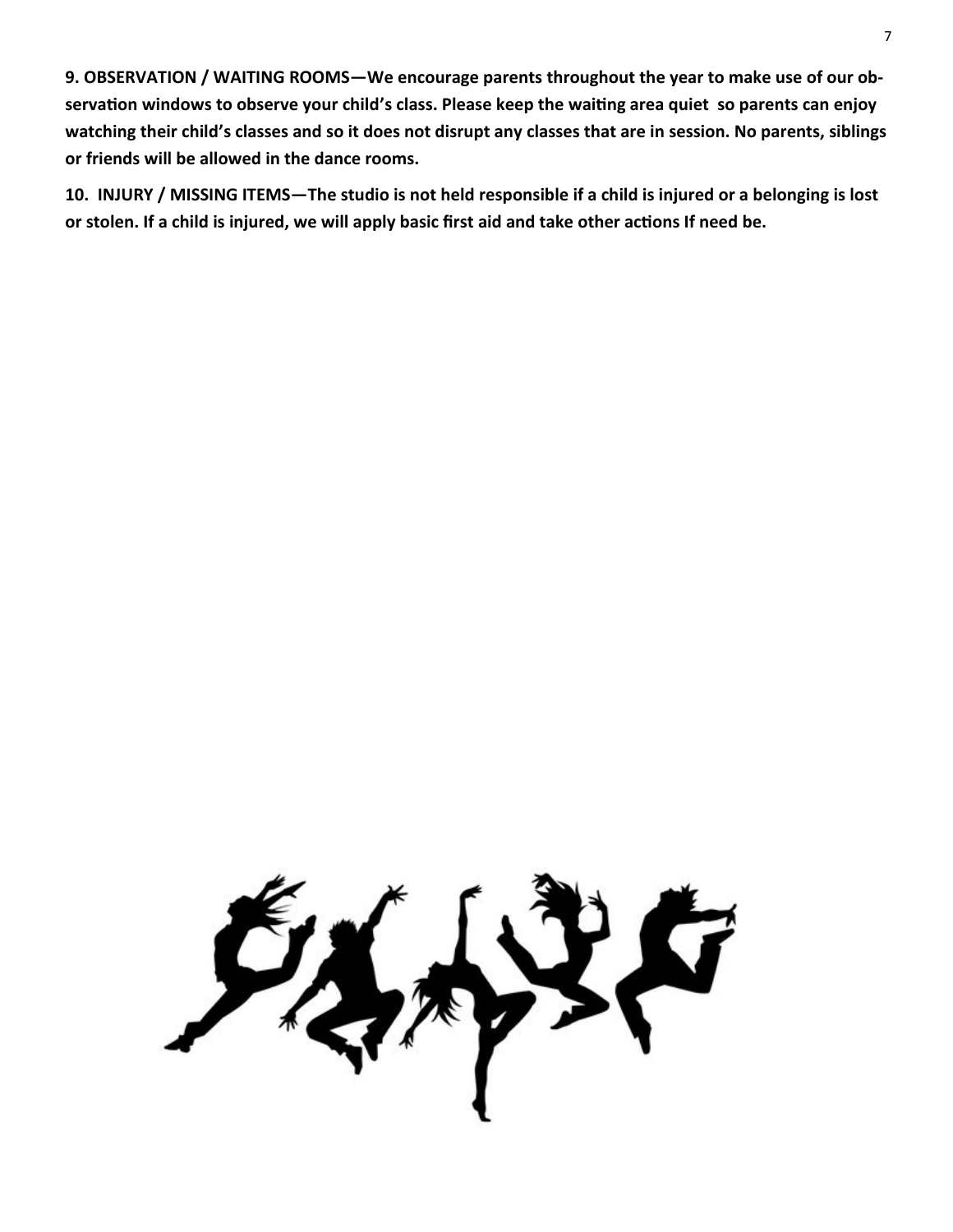

# **The Nutcracker With A Twist**

**The Nutcracker with a twist will be the traditional Nutcracker story with a twist! We will be incorporating all styles of dance into this production! All of our dance classes will be involved with this show aside from:**

- **Open Gym / Acro Classes (including Tumbling Tots)**
- **Parent and Me**
- **Competitive Teams**
- **Adult Classes**
- **Solos, duets & Trios**
- **1. This show will be held in December at Kent Roosevelt High School Auditorium. We will know the specific date in the fall and will let our families know ASAP.**
- **2. Tickets will need to be purchased for this show—Price TBA**
- **3. COSTUMES**
- **Each Dancer participating in the show will be required to pay a \$25.00 recital fee. What does this fee cover?**
- **A. Recital t-shirt for each dancer**
- **B. All costume rentals, maintenance and cleanings.—We do not purchase costumes for this show. Dancers will borrow costumes for the show and then return them after the show is over.**

## **JUNE SHOW**

**Our big end of the year show will be the 3rd weekend in June held at Kent Roosevelt High School Auditorium. All of our classes participate in the show (aside from acro & tumbling tots). This show is optional and costumes for this show will need to be purchased.** 

**Tickets will need to be purchased for this show—Price TBA**

**Costume Fees:**

**\$50.00 per dancer deposit towards costumes will be required in September which is non refundable. Your remaining balance will be sent out in November. This deposit must be paid by cash or check and separate from class fees.**